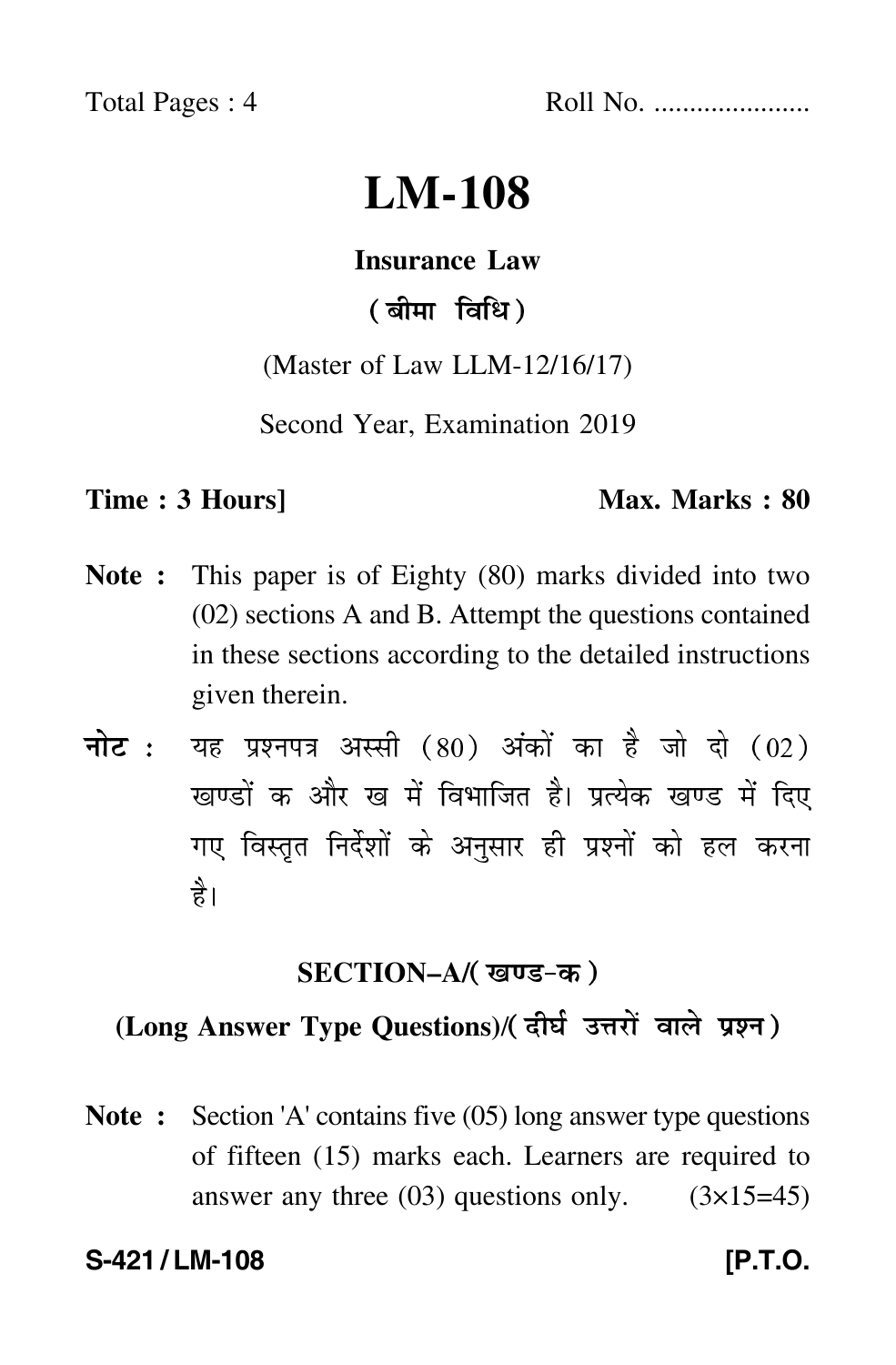- नोट : खण्ड 'क' में पाँच (05) दीर्घ उत्तरों वाले प्रश्न दिये गये हैं, प्रत्येक प्रश्न के लिए पन्द्रह (15) अंक निर्धारित हैं। शिक्षार्थियों को इनमें से केवल तीन (03) प्रश्नों के उत्तर देने हैं।
- Critically examine the essential elements of Insurance  $1.$ contract and explain its various kinds. बीमा संविदा के अनिवार्य तत्त्वों की आलोचनात्मक विवेचना कीजिए

एवं इसके विभिन्न प्रकारों को समझाइए।

 $2.$ 'Life Insurance is a husband's priviledge, a wife's right and child's claim'. In the light of this statement examine the nature and scope of life insurance contract.

'जीवन बीमा पति का विशेषधिकार है, पत्नी का अधिकार है और सन्तान का दावा है' उपरोक्त कथन के प्रकाश में जीवन बीमा संविदा की प्रकृति एवं सीमा की विवेचना कीजिए।

- $3.$ Discuss the nature of Insurable Interest and critically evaluate insurable Interest in the context of Life Insurance. बीमायोग्य हित की प्रकृति की व्याख्या कीजिए एवं जीवन बीमा के संदर्भ में बीमायोग्य हित का आलोचनात्मक मल्यांकन कीजिए।
- Critically examine the salient features of the Marine Insurance 4. Act. 1963

समद्री बीमा अधिनियम, 1963 के मुख्य बिन्दुओं की आलोचनात्मक विवेचना कीजिए।

S-421/LM-108  $[2]$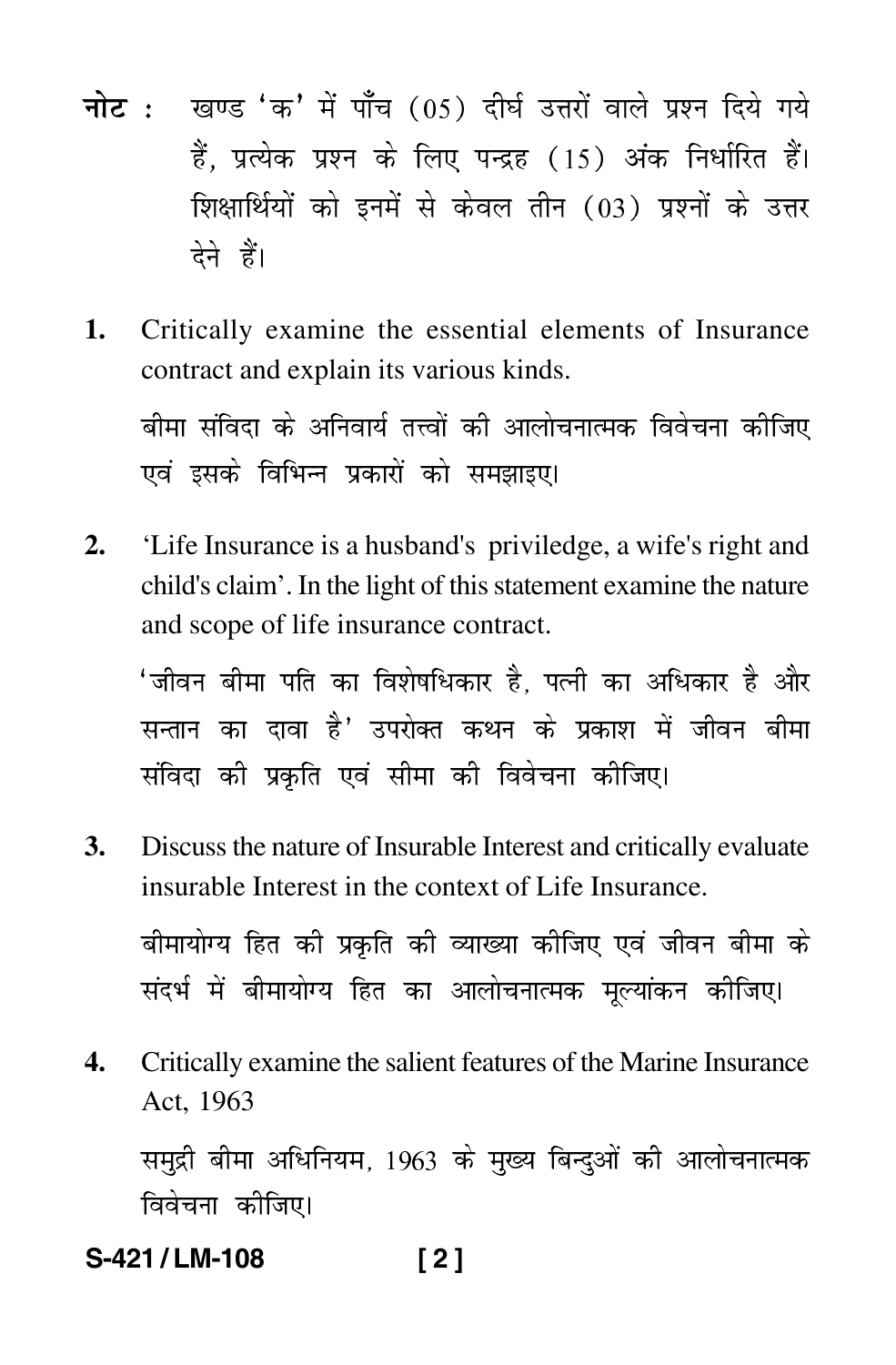**5.** Define the fire insurance and critically evaluate the nature and scope of fire insurance contract.

अग्नि बीमा को परिभाषित कीजिए एवं अग्नि बीमा संविदा की प्रकृति एवं सीमा का आलोचनात्मक मूल्यांकन कीजिए।

### **SECTION–B/**

### **(Short Answer Type Questions)**/

**Note :** Section 'B' contains eight (08) short answer type questions of seven (07) marks each. Learners are required to answer any five (05) questions only.

 $(5 \times 7 = 35)$ 

- <mark>नोट</mark> : खण्ड 'ख' में आठ (08) लघु उत्तरों वाले प्रश्न दिये गये हैं, प्रत्येक प्रश्न के लिए सात (07) अंक निर्धारित हैं। शिक्षार्थियों को इनमें से केवल पांच (05) प्रश्नों के उत्तर देने हैं।
- **1.** Discuss the provisions of Voyage-deviation under Marine Insurance Act, 1963.

समुद्री बीमा अधिनियम, 1963 के यात्रा एवं व्यविक्रम सम्बन्धित उपबन्धों की विवेचना कीजिए।

- **2.** Explain the principle of utmost good faith. परम सद्विश्वास के सिद्धान्त को समझाइए।
- **3.** What do you understand by Risk ? जोखिम से आप क्या समझते हैं?

**S-421 / LM-108 [ 3 ] [P.T.O.**